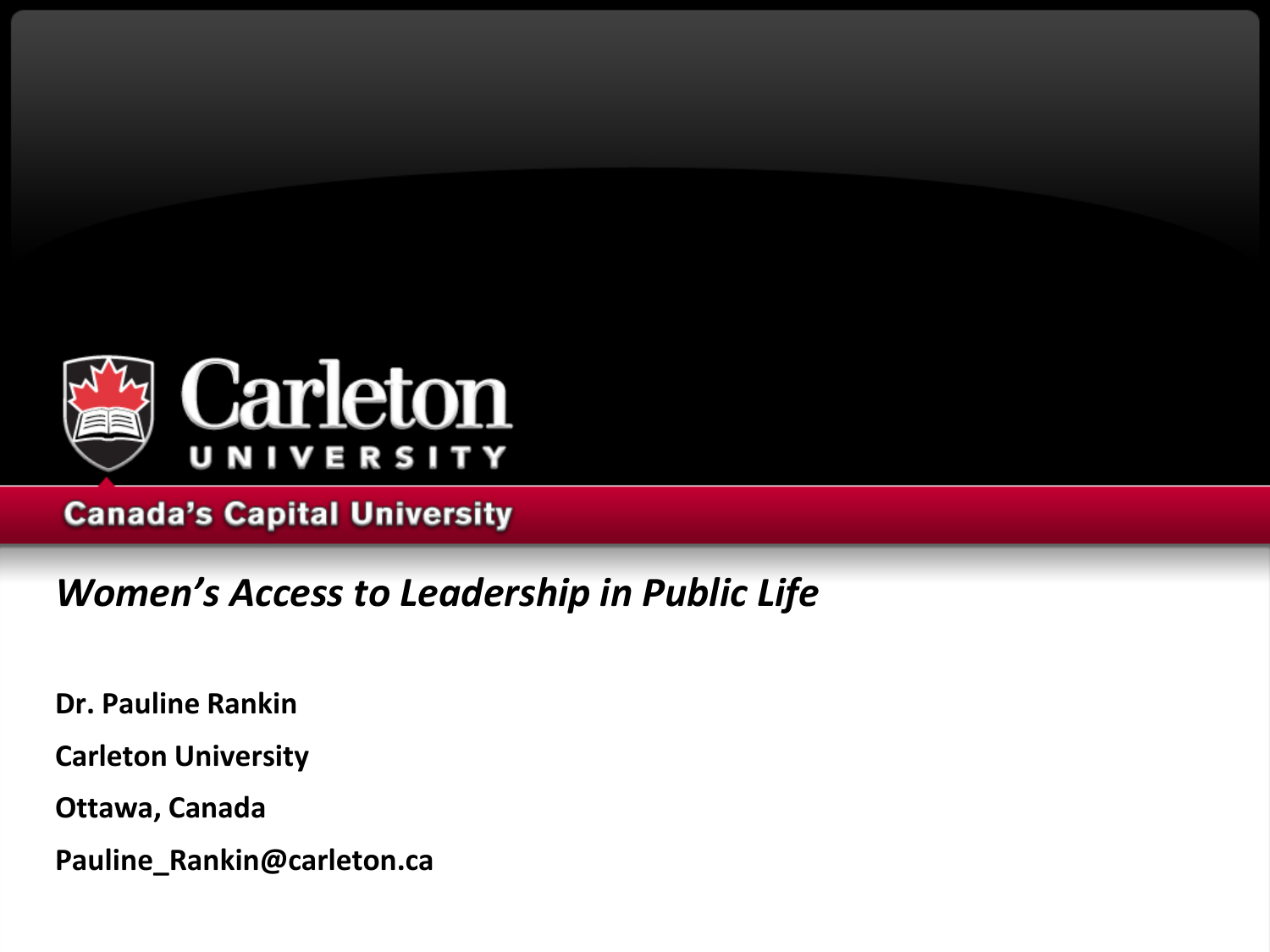

- **Canada's Capital University** 
	- Women's global level of representation in national parliaments is 19.3%. Substantial regional variations exist with Nordic countries at 42.1% and Arab states at 10.9%.
	- Women hold 20% of Cabinet positions worldwide and are twice as likely to hold a social portfolio as an economic portfolio.
	- Countries with 'first past the post' electoral systems and without quotas will not reach a level of 40% legislative participation by women until near the end of the 21<sup>st</sup> century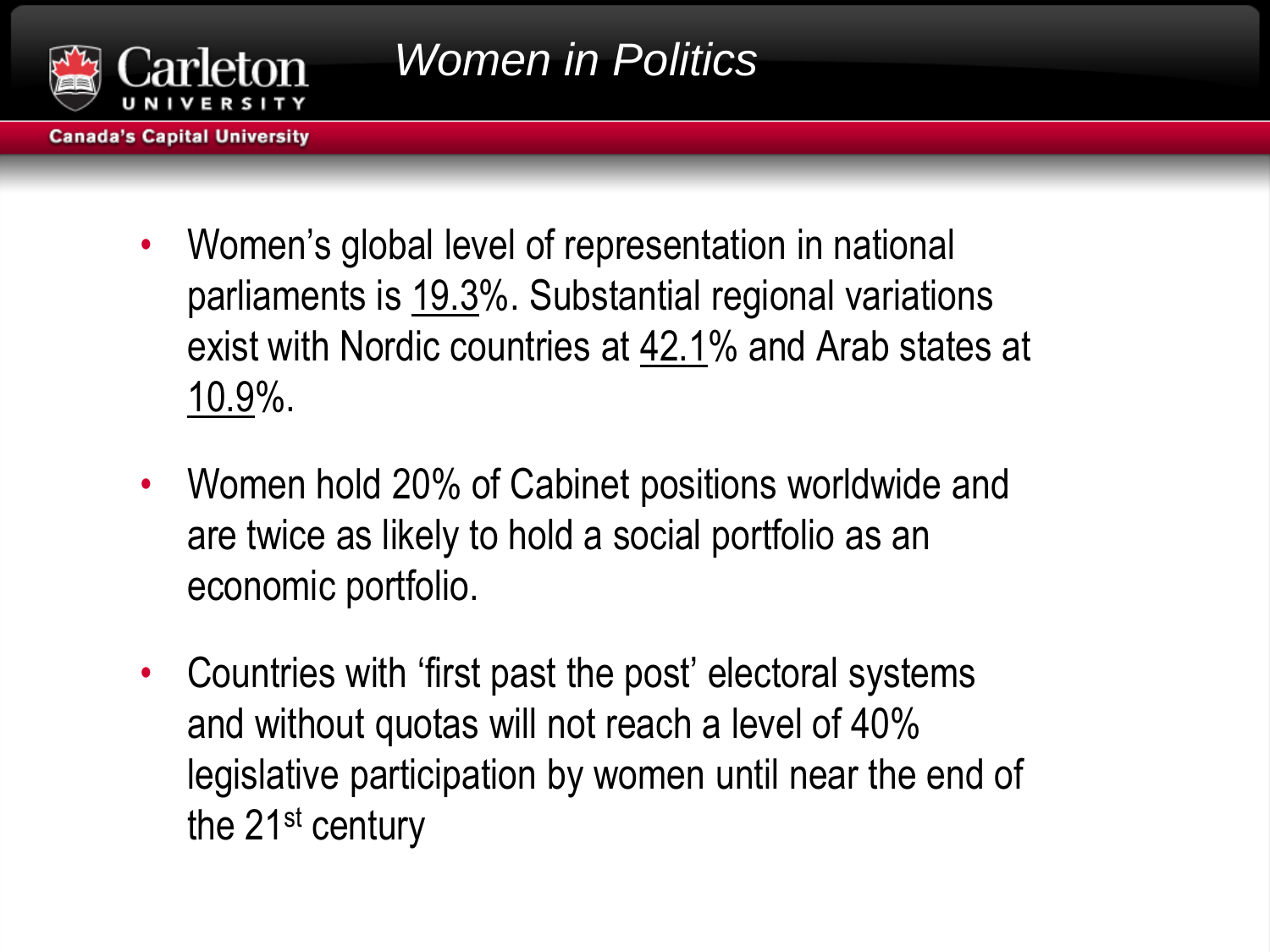

**Canada's Capital University** 

Reforms can reverse women's political underrepresentation:

26 countries have met or surpassed 30% women's legislative participation; 21 of those countries have some form of proportional representation; 13 of the 26 use either legislated candidate quotas or reserved seats for women

Policies to create 'women-friendly' parliaments can increase women's political participation

Other important strategies include campaign schools for women candidates and financing for women's electoral campaigns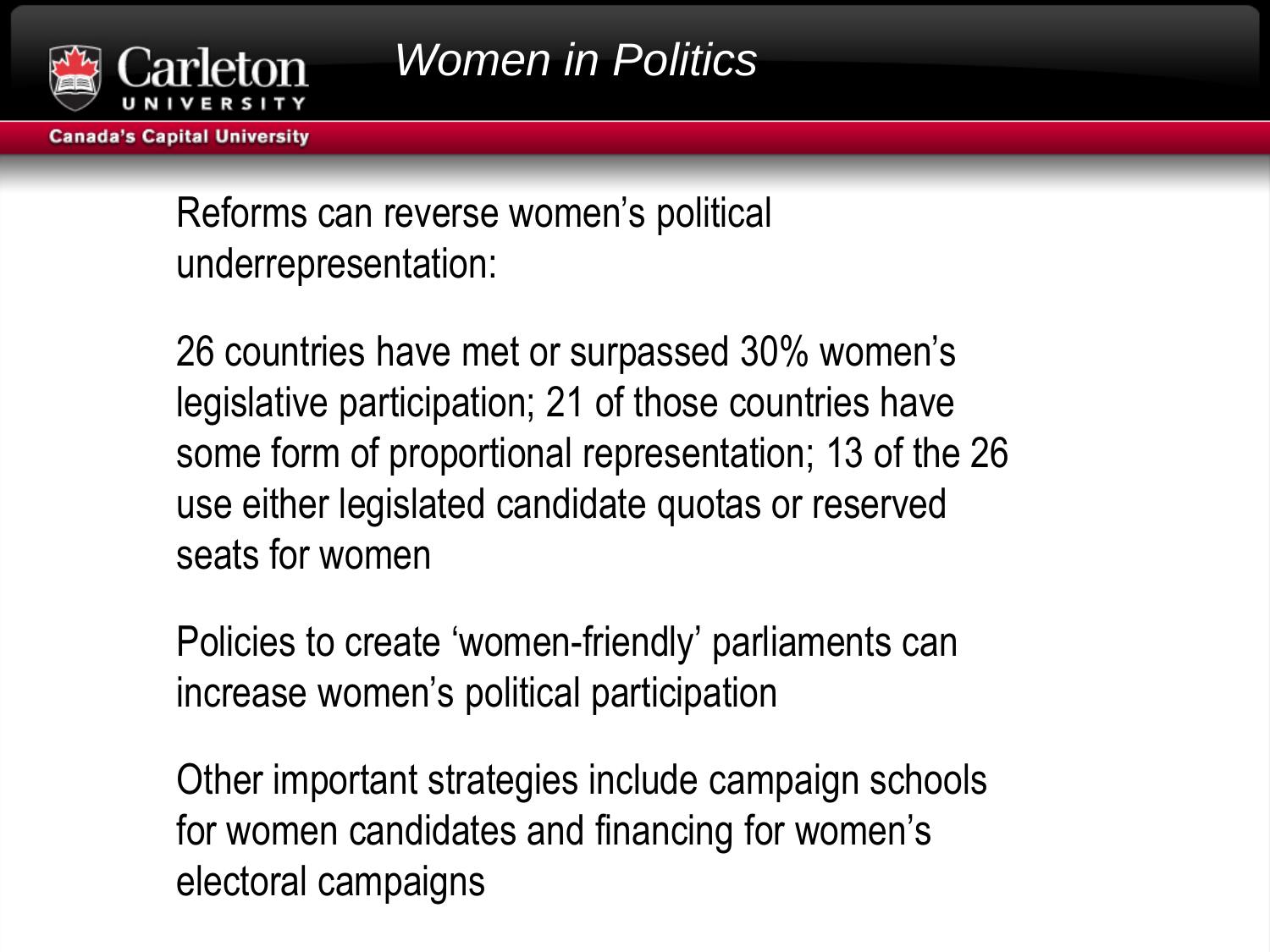

- **Canada's Capital University** 
	- Women account for 27% of judges worldwide
	- Women's participation in law schools globally equals that of men - problem lies with demand, not supply
	- Attitudinal barriers and appointment processes explain women's underrepresentation
	- Affirmative actions such as quotas are difficult to implement due to concerns over merit-based appointments, judicial legitimacy and autonomy
	- Need for judicial appointment commissions; support for national bar associations and groups such as International Association of Women Judges